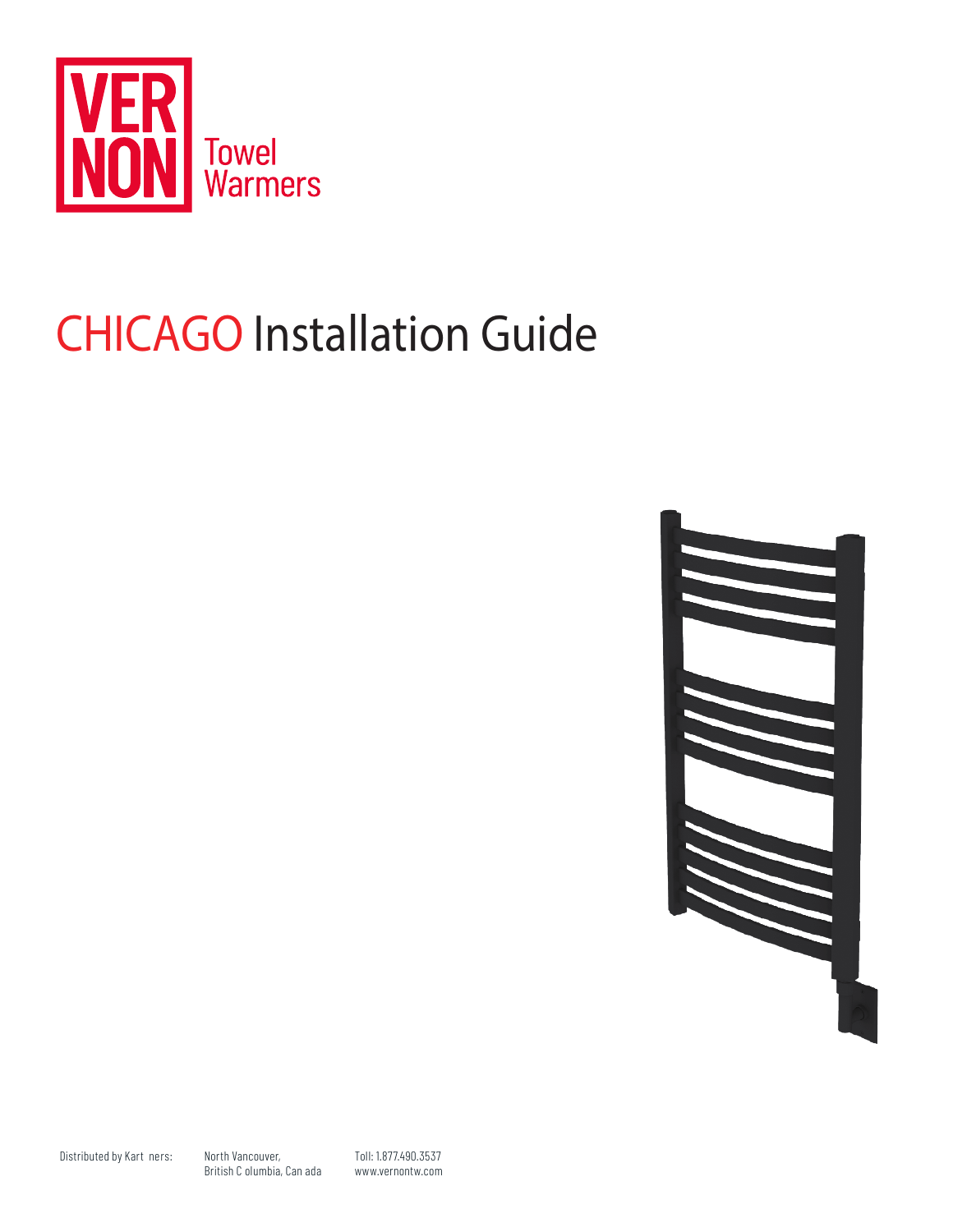

# **CHICAGO DIAGRAM**



### **Accessories**



# **Required Tools**

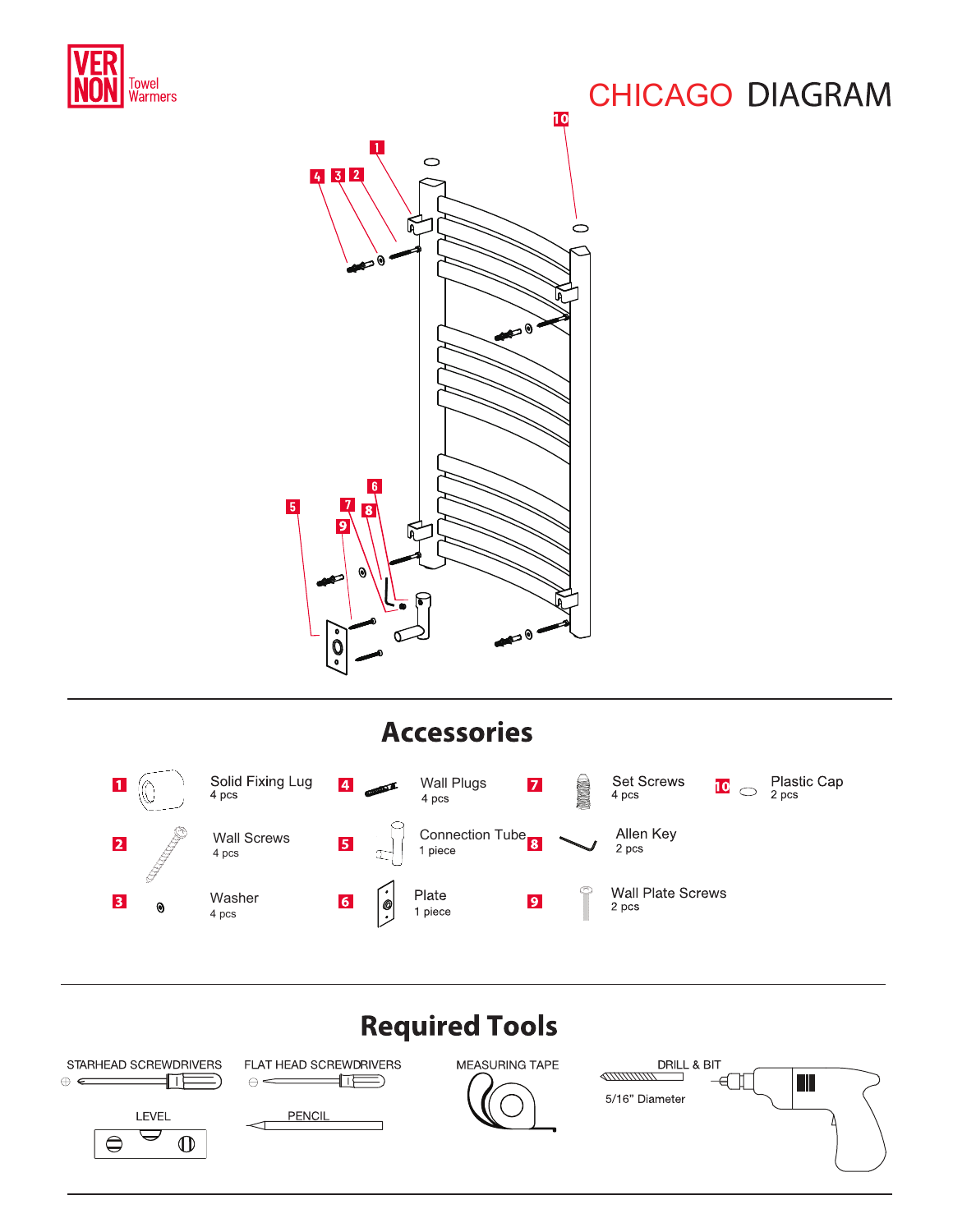

Height

94

3.7"

Length

Tapping Centres Return Flow

## **PRODUCT INSTALLATION**

- All the dimensions are shown in millimetres/inch
- Horizontal Tube 30mmx10mm
- Vertical Tube 40mmx(30mm+25mm)
- Bracket length 27mm
- Rated 100,150,300 or 400W dependent on model
- Suitable for 120V supply, three wire connection
- The electric towel rails conform to: the requirements of UL499 CSA C22.2 No.60335-1 and E60335-2-43

#### Please Note:

- All towel warmers contain a factory filled glycol mixture
- Not suitable for use on domestic hot water system
- Before staring, ensure situation and orientation



| Vernon      | Weight |            | Tapping Centres Fixing Centres (H) Distance (D) |           |             | Height (mm)/inch Length (mm)/inch |
|-------------|--------|------------|-------------------------------------------------|-----------|-------------|-----------------------------------|
|             | (KG)   | (mm)/inch  | (mm)/inch                                       | (mm)/inch |             |                                   |
| ORD-0800500 | 12.7   | 450/17.72" | 640/25.2"                                       | 29/1.14"  | 800/31.5"   | 500/19.68"                        |
| ORD-1200600 | 18.9   | 550/21.65" | 1040/40.94"                                     | 29/1.14"  | 1200/47.24" | 600/23.62"                        |

Distance

 $\frac{80}{100}$  80

3.15"

3.15"

Fixing Centres H

#### Step 1

Ensure the fixing lug (1) on the vertical bar on the back of the towel warmer.



Use a tape to measure the distance between the center points of each wall bracket tube; record the distances between points AB, AC, CD, and BD. Mounting point C will determine electrical box location. See Electrical Assembly in following instructions.

Step 3

Drill A, B, C, and D holes with an appropriately sized bit.



#### Step 4

Insert the wall screws (2) into plug (4)





#### Step 5





#### Step 6

Install the tube onto the wall screw  $(2)$  Add the plastic caps onto the top to cover the screw head and valve.